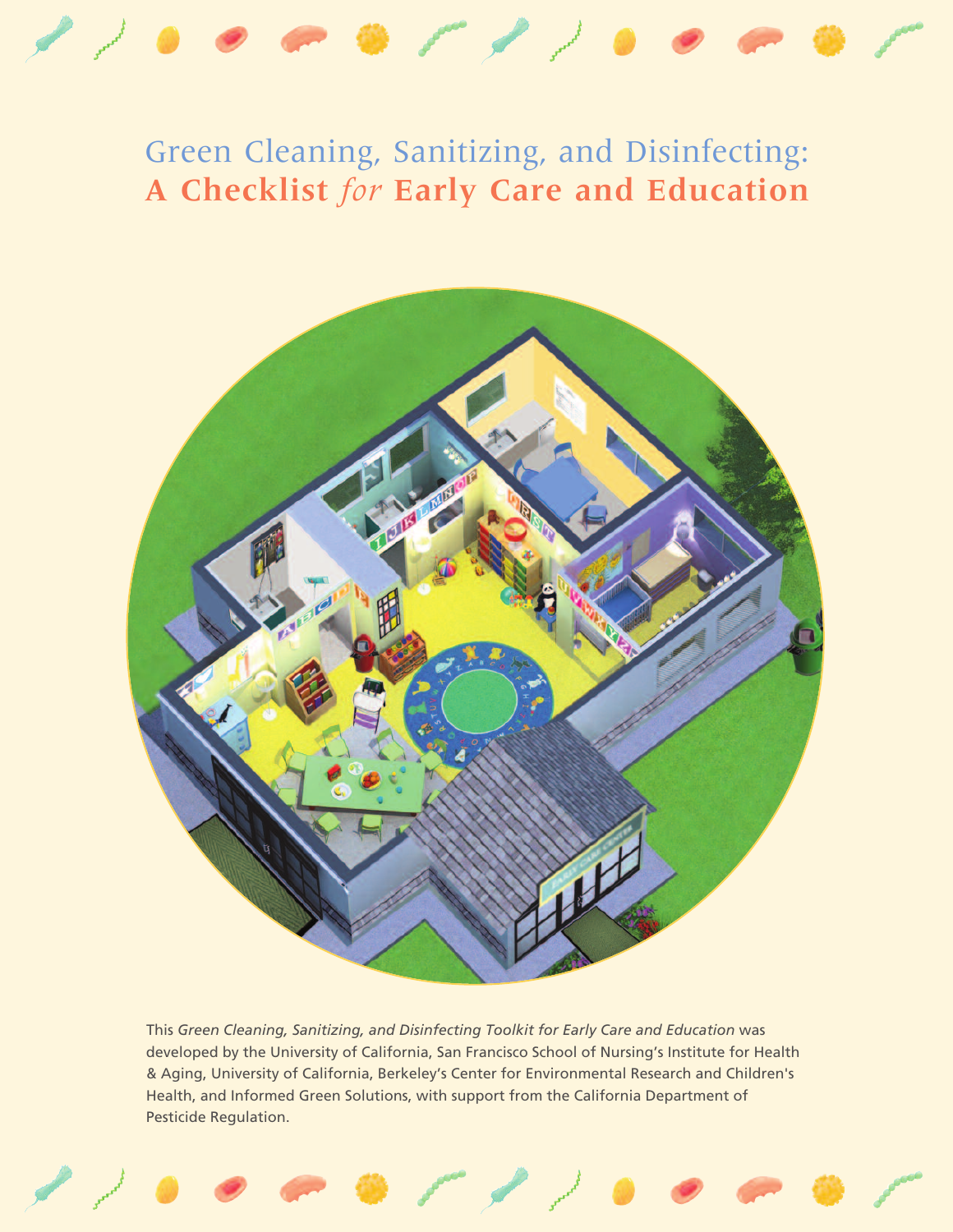# Green Cleaning, Sanitizing, and Disinfecting Checklist

This *Green Cleaning, Sanitizing, and Disinfecting Checklist* (GCC) provides simple, easy-to-use guidelines that will help you to:

- **Q** adopt policies in your ECE program that will help you to put into practice effective cleaning, sanitizing and disinfecting
	- $\triangleleft$  tools
	- $\bullet$  products
	- $\bullet$  procedures

that are least harmful to human health and the environment.

- *Q* use effective cleaning, sanitizing, and disinfecting methods that keep early care and education (ECE) environments clean and safe.
- **➌** protect young children and staff from infectious diseases and allergens.

Having all the pieces of an effective green cleaning, sanitizing, and disinfecting program in place can seem like a difficult task. The following checklist is designed to help you see what pieces your program currently has in place and what you need to add as you are able. Answer the questions and then you can identify the priorities that need to be addressed. After you have made the most important changes, move on to the other items on the list.

**Definitions:** If you do not understand a term or acronym used in the checklist, please refer to the glossary in the back of the *Green Cleaning, Sanitizing, and Disinfection Toolkit Curriculum* booklet.

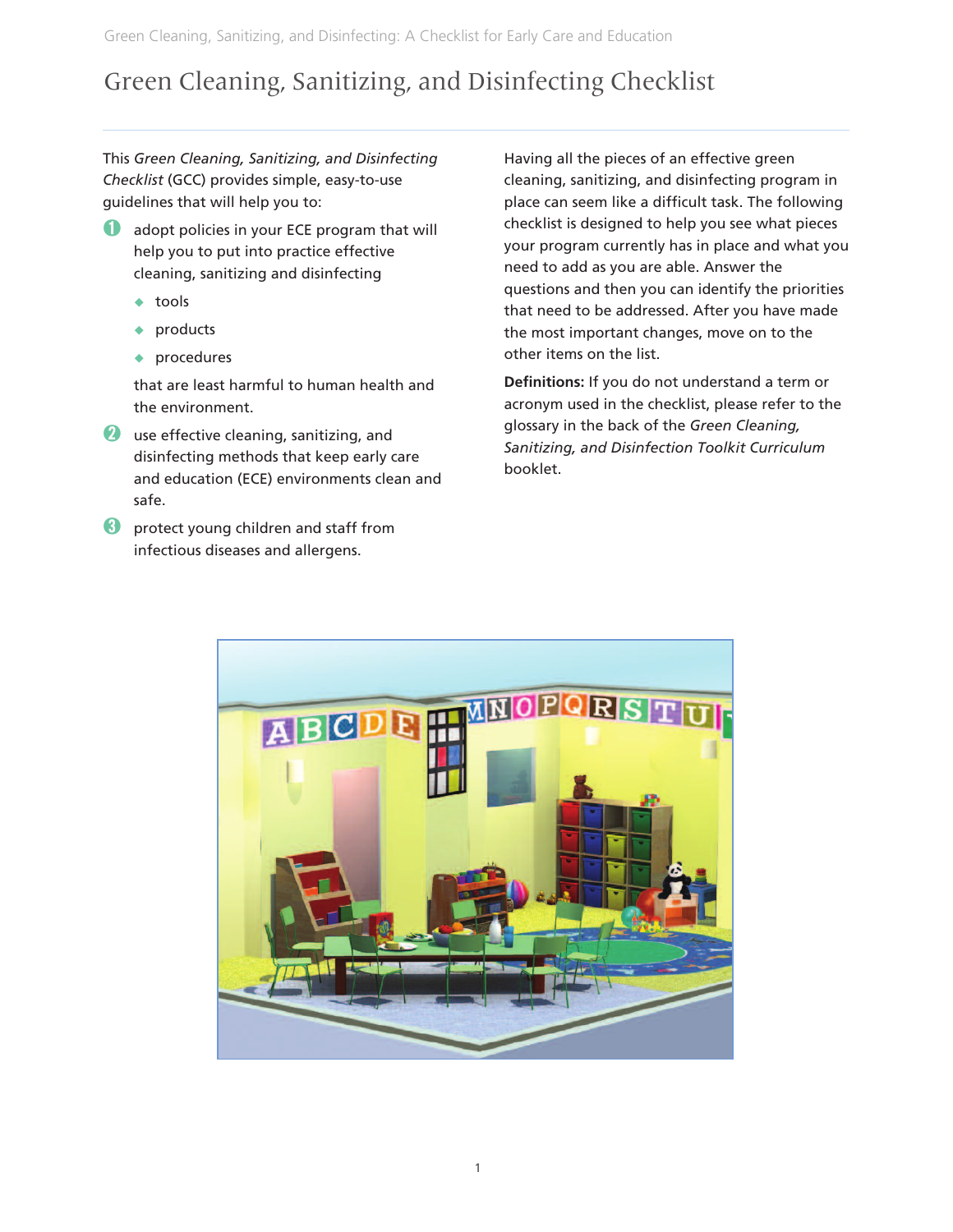| Have you adopted the following general policies?                                                                                                                                                      |            |           |             |  |  |  |
|-------------------------------------------------------------------------------------------------------------------------------------------------------------------------------------------------------|------------|-----------|-------------|--|--|--|
| 1. A Center Policy that describes your program's commitment to<br>Green Cleaning, Sanitizing, and Disinfecting, including the use of<br>third-party (Green Seal, EcoLogo, Design for the Environment) |            |           |             |  |  |  |
| certified products, to protect the health of staff, children,<br>and the environment                                                                                                                  | $\Box$ YES | $\Box$ NO | $\Box$ N/A  |  |  |  |
| 2. A Policy for Hiring a Cleaning Service that provides Green Cleaning,<br>Sanitizing, and Disinfecting services                                                                                      | $\Box$ YES | $\Box$ NO | $\Box$ N/A  |  |  |  |
| 3. A No-spray Integrated Pest Management Policy for managing pests                                                                                                                                    | $\Box$ YES | $\Box$ NO | $\Box$ N/A  |  |  |  |
| 4. A No Scented Products or Air Fresheners Policy                                                                                                                                                     | $\Box$ YES | $\Box$ NO | $\n  N/A\n$ |  |  |  |
| 5. A Personal Hygiene Practices Policy to reduce infectious disease<br>(hand washing, coughing into elbow, etc.)                                                                                      | $\Box$ YES | $\Box$ NO | $\Box$ N/A  |  |  |  |
| 6. An Up-to-Date Vaccinations Policy for Staff and Children that<br>encourages or requires both children and staff to keep their<br>vaccinations up-to-date.                                          | $\Box$ YES | $\Box$ NO | $\Box$ N/A  |  |  |  |
| Do you have the following written information in place and easily<br>available to staff?                                                                                                              |            |           |             |  |  |  |
| How to handle Bloodborne Pathogens/Standard Precautions                                                                                                                                               | $\Box$ YES | $\Box$ NO | N/A         |  |  |  |
| Hazard Communication (Right to Know) Program                                                                                                                                                          | $\Box$ YES | $\Box$ NO | $\Box$ N/A  |  |  |  |
| Integrated Pest Management Program                                                                                                                                                                    | $\Box$ YES | $\Box$ NO | $\Box$ N/A  |  |  |  |
| Infectious Disease Outbreak Control Procedures (High-touch<br>points and high-risk areas and their treatment are identified.)                                                                         | $\Box$ YES | $\Box$ NO | N/A         |  |  |  |
| Have you identified someone on your staff who is the Green Cleaning,<br>Sanitizing, and Disinfecting Coordinator?                                                                                     | $\Box$ YES | $\Box$ NO | N/A         |  |  |  |
| Are all your staff trained in your written programs?                                                                                                                                                  | $\Box$ YES | $\Box$ NO | N/A         |  |  |  |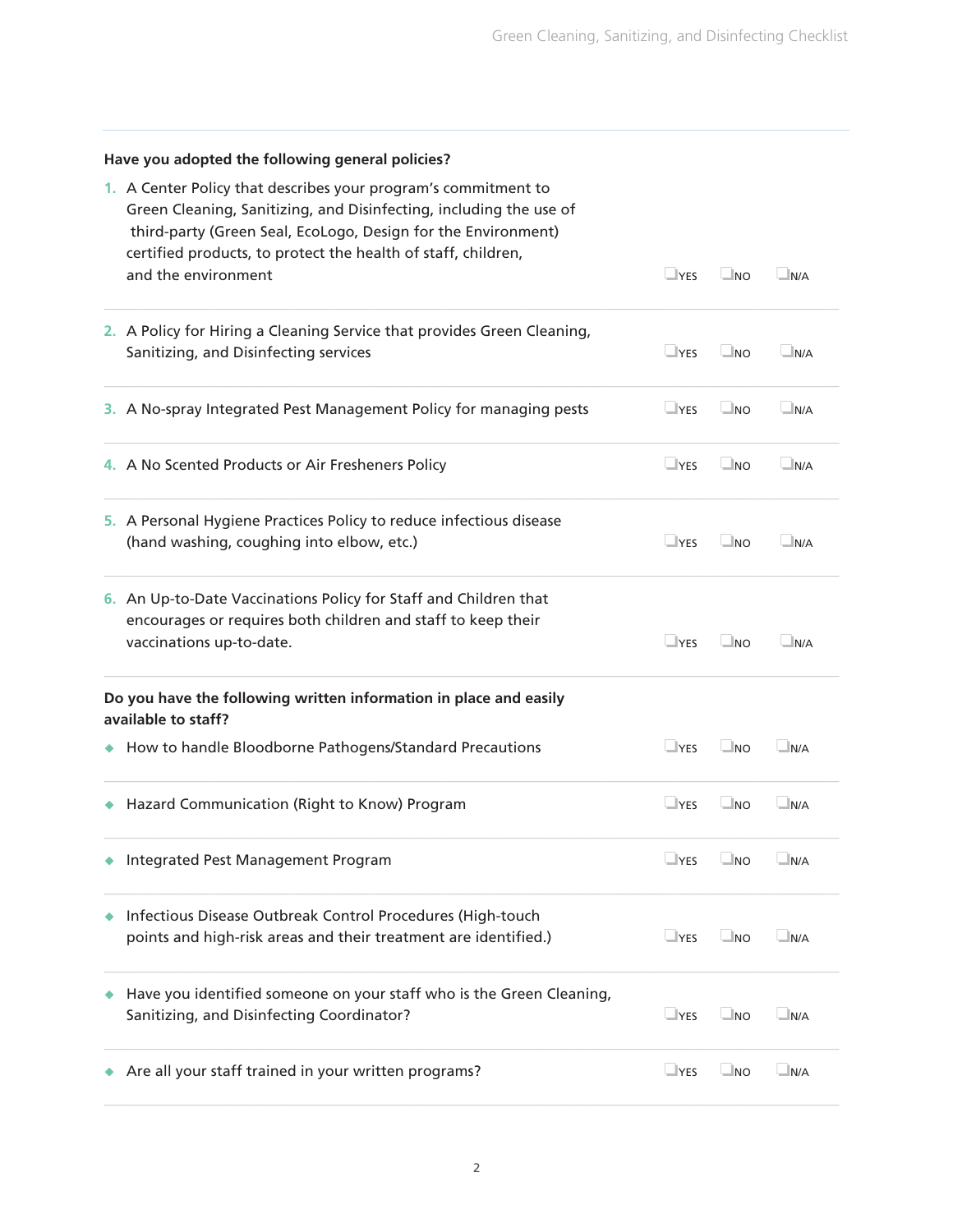#### **Practices**

| Do you use a cleaning service?                                                                                              | $\Box$ YES | $\Box$ NO | $\n  N/A\n$ |
|-----------------------------------------------------------------------------------------------------------------------------|------------|-----------|-------------|
| $\diamond$ Does your cleaning service contract require the use of third-party<br>certified products?                        | $\Box$ YES | $\Box$ NO | $\n  N/A\n$ |
| $\diamond$ If the company uses their own products, do you have the safety<br>data sheets (SDS) on site?                     | $\Box$ YES | $\Box$ NO | $\Box$ N/A  |
| Are all your staff trained in the use of the cleaning, sanitizing,<br>and disinfecting products?                            | $\Box$ YES | $\Box$ NO | $\Box$ N/A  |
| Are products diluted (when necessary) according to label<br>instructions?                                                   | $\Box$ YES | $\Box$ NO | $\n  N/A\n$ |
| Are all bottles of cleaning products labeled according to OSHA<br>Hazard Communication or Right to Know regulations?        | $\Box$ YES | $\Box$ NO | $\Box$ N/A  |
| Do you have a Spill Kit onsite for cleaning up blood spills?                                                                | $\Box$ YES | $\Box$ NO | $\Box$ N/A  |
| $\diamond$ Do you have written instructions on cleaning up a blood spill?                                                   | $\Box$ YES | $\Box$ NO | $\n  N/A\n$ |
| $\diamond$ If so, are they posted in an area or in the Spill Kit where all staff can<br>easily find them if a spill occurs? | $\Box$ YES | $\Box$ NO | $\n  N/A\n$ |
| Are Safety Data Sheets (SDSs) for all the products used in the ECE                                                          |            |           |             |
| program located in the area where products are stored?                                                                      | $\Box$ YES | $\Box$ NO | $\n  N/A\n$ |
| $\diamond$ Do staff members know how to find them?                                                                          | $\Box$ YES | $\Box$ NO | $\n  N/A\n$ |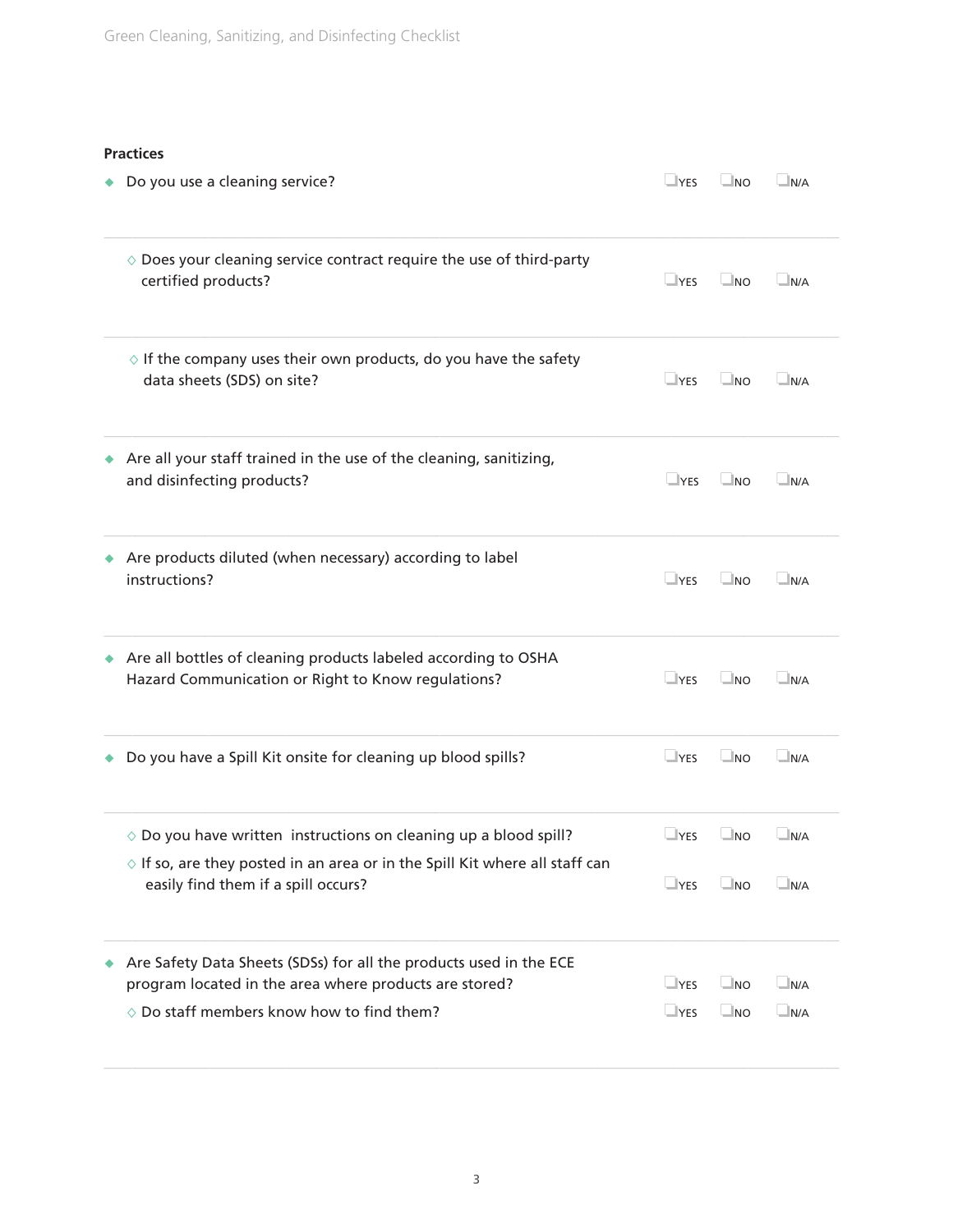| Is information on vaccinations for staff AND children kept<br>up-to-date?                                                                                                                                  | $\Box$ YES | $\Box$ NO            | $\Box$ N/A         |
|------------------------------------------------------------------------------------------------------------------------------------------------------------------------------------------------------------|------------|----------------------|--------------------|
| $\diamond$ Is your staff made aware of adult vaccine recommendations?                                                                                                                                      | $\Box$ YES | $\Box$ NO            | $\n  N/A\n$        |
| Do you use an EPA registered disinfectant that does not contain<br>bleach?                                                                                                                                 | $\Box$ YES | $\Box$ NO            | $\Box$ N/A         |
| $\diamond$ Is it on The San Francisco Approved Disinfectants list or<br>Informed Green Solutions Disinfectants/Sanitizers list?<br>(See www.informedgreensolutions.org for a list of these products.)      | $\Box$ YES | $\Box$ NO            | $\n  N/A\n$        |
| $\diamond$ Do all staff using disinfectants allow them to remain visibly wet -<br>to "dwell"- on the surface for the recommended length of time?                                                           | $\Box$ YES | $\Box$ NO            | $\Box$ N/A         |
| <b>Procedures</b>                                                                                                                                                                                          |            |                      |                    |
| Do you follow the Caring for Our Children: National Health and<br>Safety Performance Standards protocol and schedule for cleaning,<br>sanitizing, and disinfecting? (See Appendix D in the Green Cleaning, |            |                      |                    |
| Sanitizing, and Disinfecting Toolkit Curriculum.)                                                                                                                                                          | $\Box$ YES | $\Box$ NO            | $\Box$ N/A         |
| Are floors vacuumed daily?                                                                                                                                                                                 | $\Box$ YES | $\Box$ NO            | N/A                |
| Are rugs steam cleaned or laundered at least twice a year to remove<br>deeper soil and dust (not dry cleaned using perchloroethylene)?                                                                     |            | $\Box$ YES $\Box$ NO | $\n  N/A\n$        |
| Do you strip and recoat floors using third party certified floor care<br>products and equipment?                                                                                                           | $\Box$ YES | $\Box$ NO            | $\n  N/A\n$        |
| Do staff members bring in cleaning products? If so, are they<br>third-party certified products?                                                                                                            | $\Box$ YES | $\Box$ NO            | $\blacksquare$ N/A |
| Are custodial closets or cabinets with cleaning chemicals kept<br>closed and locked?                                                                                                                       | $\Box$ YES | $\Box$ NO            | $\Box$ N/A         |
| Are unused and old products disposed of at a Hazardous Waste<br>Disposal Facility instead of being poured down the drain?                                                                                  | $\Box$ YES | $\Box$ NO            | $\n  N/A\n$        |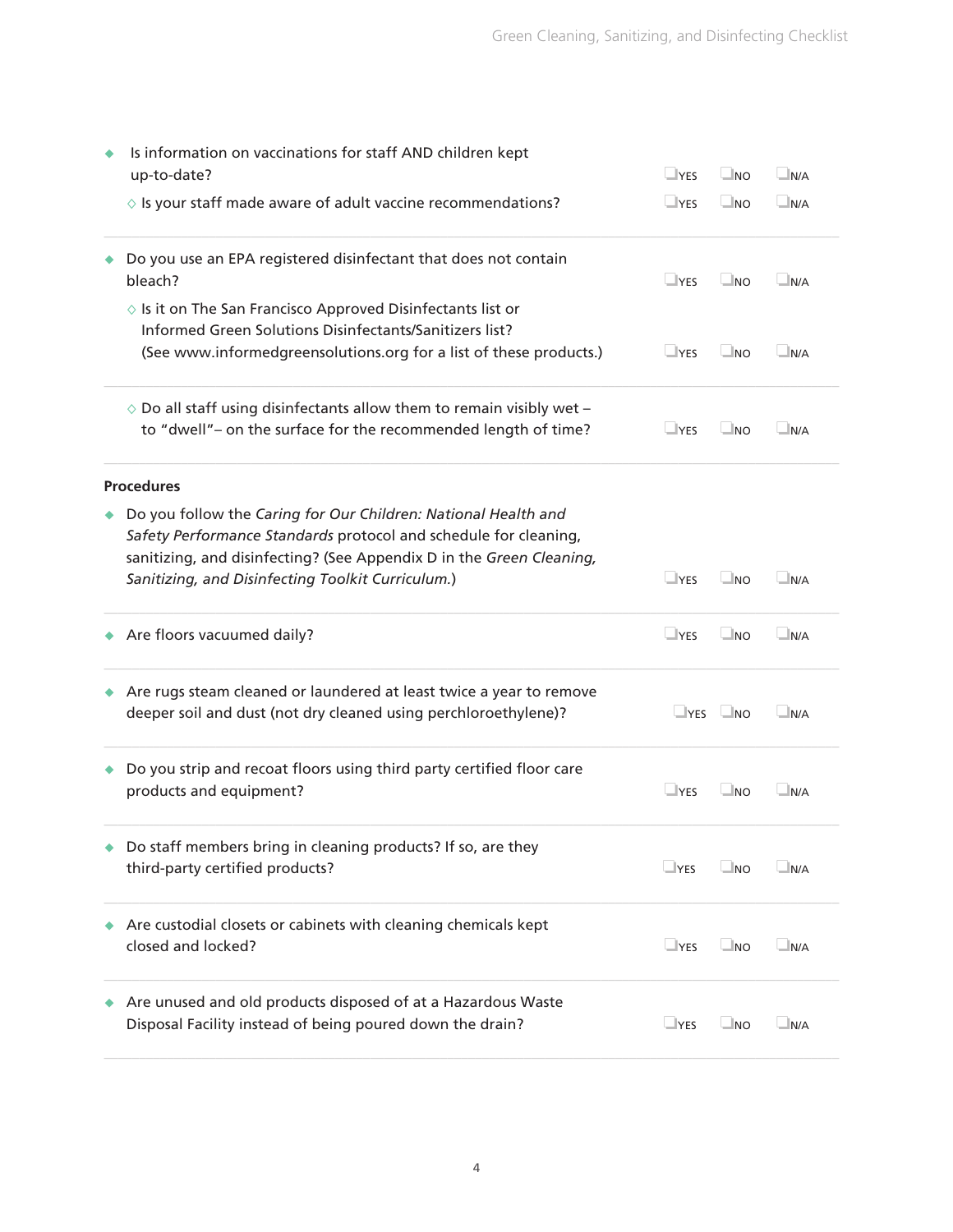## **General Equipment**

| Are microfiber mops and cloths in use?                                                                                                                                                        | $\Box$ YES | $\Box$ NO | $\Box$ N/A  |
|-----------------------------------------------------------------------------------------------------------------------------------------------------------------------------------------------|------------|-----------|-------------|
|                                                                                                                                                                                               |            |           |             |
| $\diamond$ Are they color coded for different building areas<br>(i.e. red for toilets, green for tables)?                                                                                     | $\Box$ YES | $\Box$ NO | $\Box$ N/A  |
|                                                                                                                                                                                               |            |           |             |
| $\diamond$ Do you have a microfiber laundering program?                                                                                                                                       | $\Box$ YES | $\Box$ NO | $\n  N/A\n$ |
| Do you have auto-flush valves on toilets and hands-free                                                                                                                                       |            |           |             |
| faucets on sinks?                                                                                                                                                                             | $\Box$ YES | $\Box$ NO | $\Box$ N/A  |
| $\diamond$ Are you planning on installing these?                                                                                                                                              | $\Box$ YES | $\Box$ NO | $\Box$ N/A  |
| Are calibrated pumps (that transfer the correct amount of product)<br>or a dilution station used to dispense product concentrates for<br>dilution rather than pouring from an open container? | $\Box$ YES | $\Box$ NO | $\Box$ N/A  |
| Do spray bottles used for cleaning, sanitizing, and disinfecting have<br>nozzles that spray in a stream rather than a fine spray to reduce<br>inhaled exposure to chemicals?                  | $\Box$ YES | $\Box$ NO | $\n  N/A\n$ |
| Are there separate spray bottles for cleaning, sanitizing, and<br>disinfecting products that are clearly labeled for their task?                                                              | $\Box$ YES | $\Box$ NO | $\n  N/A\n$ |
| Are spray bottles labeled according to OSHA requirements?                                                                                                                                     | $\Box$ YES | $\Box$ NO | $\Box$ N/A  |
| Does staff use personal protective equipment (PPE) when a product<br>requires it?                                                                                                             | $\Box$ YES | $\Box$ NO | $\n  N/A\n$ |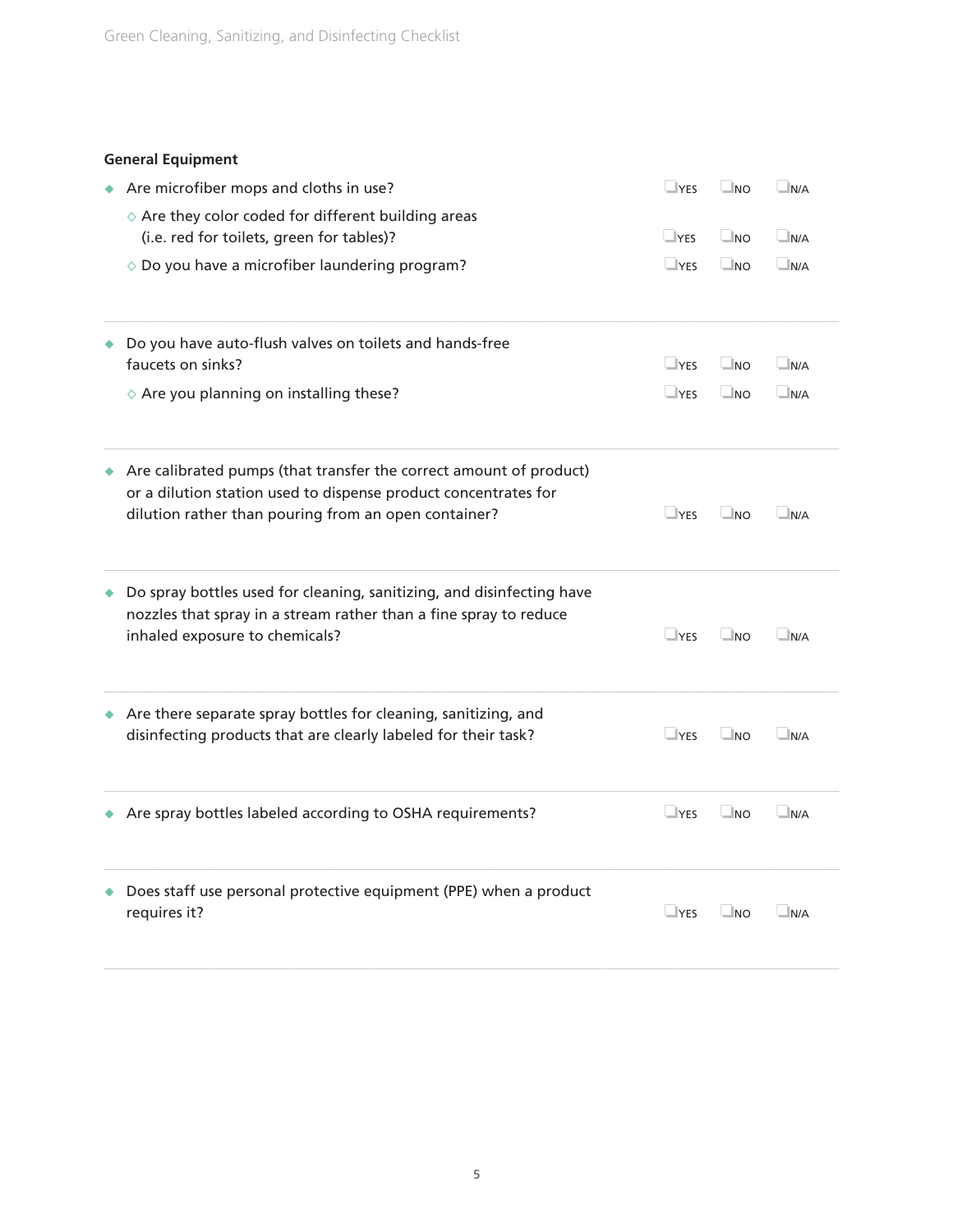#### **Floor Care**

| Are microfiber mops in use?                                                                                                                                                                                                                                                                                                                 |            | $\Box$ NO | $\Box$ N/A   |
|---------------------------------------------------------------------------------------------------------------------------------------------------------------------------------------------------------------------------------------------------------------------------------------------------------------------------------------------|------------|-----------|--------------|
| Are steam mops in use?                                                                                                                                                                                                                                                                                                                      | $\Box$ YES | $\Box$ NO | $\Box$ N/A   |
| Are mop buckets that separate clean and dirty water or require<br>separate mop heads for each area in use?                                                                                                                                                                                                                                  | $\Box$ YES | $\Box$ NO | $\n  N/A\n$  |
| Are high filtration or HEPA filter vacuums in use?                                                                                                                                                                                                                                                                                          | $\Box$ YES | $\Box$ NO | $\n  N/A\n$  |
| Are Green Light vacuums (that indicate when the carpet is clean)<br>in use?                                                                                                                                                                                                                                                                 | $\Box$ YES | $\Box$ NO | $\Box$ N/A   |
| Does the floor care equipment such as a buffer or burnisher have a<br>high-filtration vacuum attachment?                                                                                                                                                                                                                                    | $\Box$ YES | $\Box$ NO | $\Box$ N/A   |
| Are walk-off mats in use inside and outside of entries?                                                                                                                                                                                                                                                                                     | $\Box$ YES | $\Box$ NO | $\n  N/A\n$  |
| $\diamond$ Are they multi-level scraper mats?                                                                                                                                                                                                                                                                                               | $\Box$ YES | $\Box$ NO | $\Box$ N/A   |
| $\Diamond$ Are they as long as possible (15' – 20' recommended where<br>possible?)                                                                                                                                                                                                                                                          | $\Box$ YES | $\Box$ NO | $\Box$ N/A   |
| $\diamond$ Are they vacuumed daily?                                                                                                                                                                                                                                                                                                         | $\Box$ YES | $\Box$ NO | $\Box$ N/A   |
| <b>Paper Products</b>                                                                                                                                                                                                                                                                                                                       |            |           |              |
| Are recycled content paper products in use? (Paper towels,<br>toilet paper, tissues etc.)                                                                                                                                                                                                                                                   | $\Box$ YES | $\Box$ NO | $\Box$ N/A   |
| <b>Physical Inspection</b>                                                                                                                                                                                                                                                                                                                  |            |           |              |
| Do you keep a sanitizing/disinfecting log (see end of checklist for an<br>example log) for each room that documents that high risk/high touch<br>areas have been cleaned, sanitized, or disinfected according to the<br>Caring for Our Children: National Health and Safety Performance<br>Standards, Appendix K or your state regulations? | $\Box$ YES | $\Box$ NO | $\n  N/A\n$  |
| Is ventilation increased when cleaning is being performed (windows<br>open, air cleaners and ventilation systems operating?)                                                                                                                                                                                                                | $\Box$ YES | $\Box$ NO | $\n  IN/A\n$ |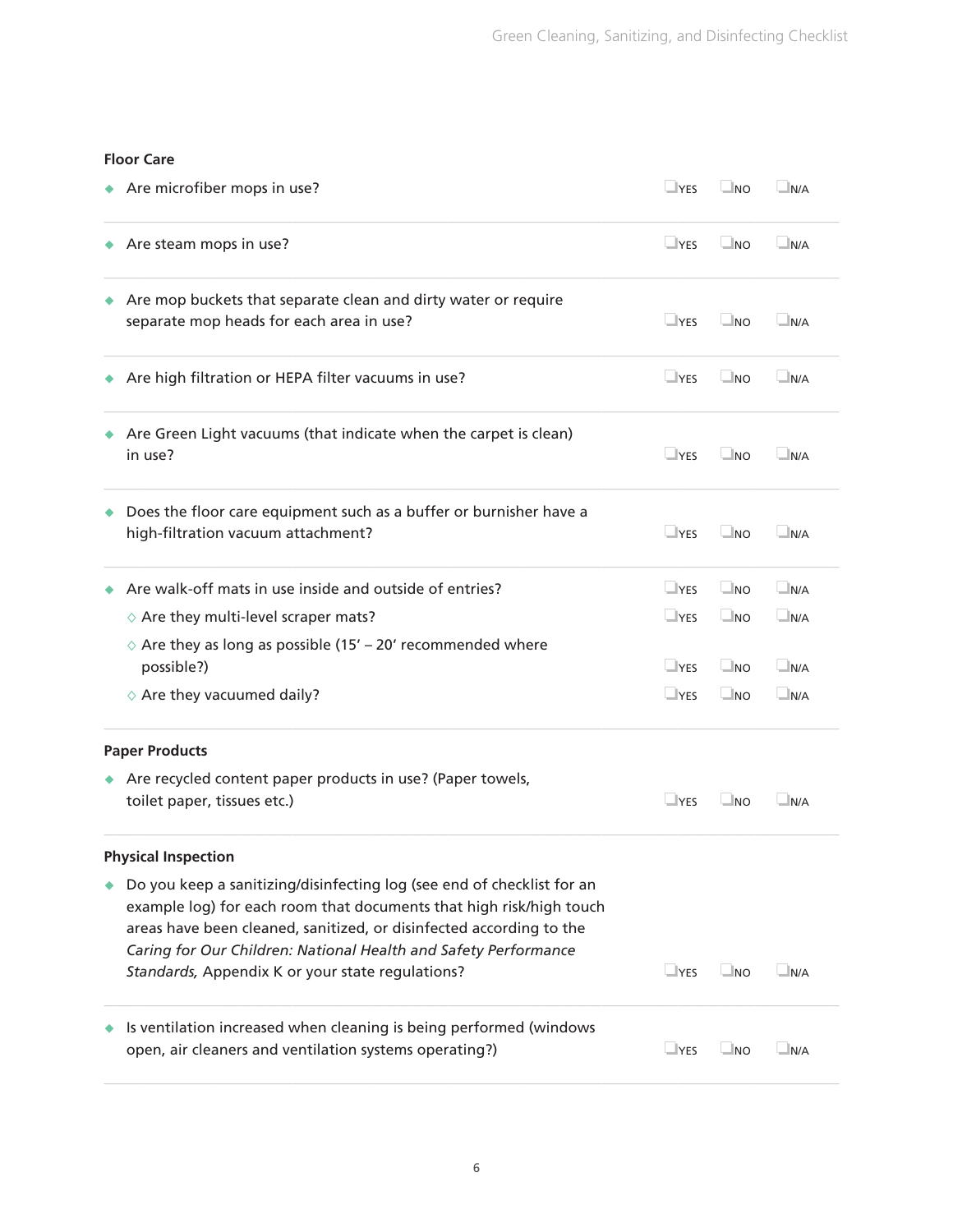# **Classrooms – Routine Cleaning**

|   | Have rooms been vacuumed and mopped?                                                                                                                                                  | $\Box$ YES           | $\Box$ NO | $\Box$ N/A  |
|---|---------------------------------------------------------------------------------------------------------------------------------------------------------------------------------------|----------------------|-----------|-------------|
| ٠ | Has the mop been laundered after each use and dried correctly?                                                                                                                        | $\Box$ YES           | $\Box$ NO | $\Box$ N/A  |
|   | Have rooms been dusted or surfaces wiped clean with a<br>microfiber cloth?                                                                                                            | $\Box$ YES           | $\Box$ NO | $\Box$ N/A  |
|   | <b>Bathrooms - Routine Cleaning</b>                                                                                                                                                   |                      |           |             |
|   | Are soap dispensers (preferably foaming soap which uses less soap<br>and water) in place?                                                                                             | $\Box$ YES           | $\Box$ NO | $\Box$ N/A  |
| ۰ | Do children and staff have visual prompts for hand washing located<br>near the sink?                                                                                                  | $\Box$ YES           | $\Box$ NO | $\Box$ N/A  |
| ٠ | Have rooms been vacuumed and mopped?                                                                                                                                                  | $\Box$ YES           | $\Box$ NO | $\Box$ N/A  |
| ٠ | Has the mop been laundered after each use and dried correctly?                                                                                                                        | $\Box$ YES           | $\Box$ NO | $\Box$ N/A  |
|   | Have fixtures (sinks, toilets, showers) been cleaned and disinfected?                                                                                                                 | $\Box$ YES           | $\Box$ NO | $\Box$ N/A  |
|   | <b>Diaper Changing Area</b>                                                                                                                                                           |                      |           |             |
| ٠ | Do diaper pails have foot-operated lids?                                                                                                                                              | $\Box$ YES           | $\Box$ NO | $\Box$ N/A  |
| ٠ | Have providers working in the diaper changing station been<br>trained to:                                                                                                             |                      |           |             |
|   | $\diamond$ wash their hands after each diaper change, even if they are using<br>gloves?                                                                                               | $\sqcup$ YES         | $\Box$ NO | $\Box$ N/A  |
|   | $\diamond$ apply disinfectant in a stream rather than a spray to a cloth<br>(if state regulations allow, which is then used to wipe the<br>changing table) or directly to the surface | $\Box$ YES           | $\Box$ NO | $\n  N/A\n$ |
|   | $\diamond$ allow the disinfectant to remain glistening wet on the diaper<br>changing surface for the required dwell time for the product?                                             | $\Box$ YES           | $\Box$ NO | $\Box$ N/A  |
|   | <b>Kitchen</b>                                                                                                                                                                        |                      |           |             |
|   | Are cleaning supplies stored in a locked drawer or cabinet beyond<br>the reach of children?                                                                                           | $\Box$ YES           | $\Box$ NO | $\n  N/A\n$ |
| ۰ | If a stove is used to prepare food, is there an over-the-stove<br>ventilation hood that works properly and vents to the outside?                                                      | $\Box$ YES $\Box$ NO |           | N/A         |
| ۰ | Are food contact surfaces cleaned and sanitized before and after use<br>with an EPA and FDA certified sanitizing product or in a dishwasher<br>with a sanitizing cycle?               | $\Box$ YES           | $\Box$ NO | $\Box$ N/A  |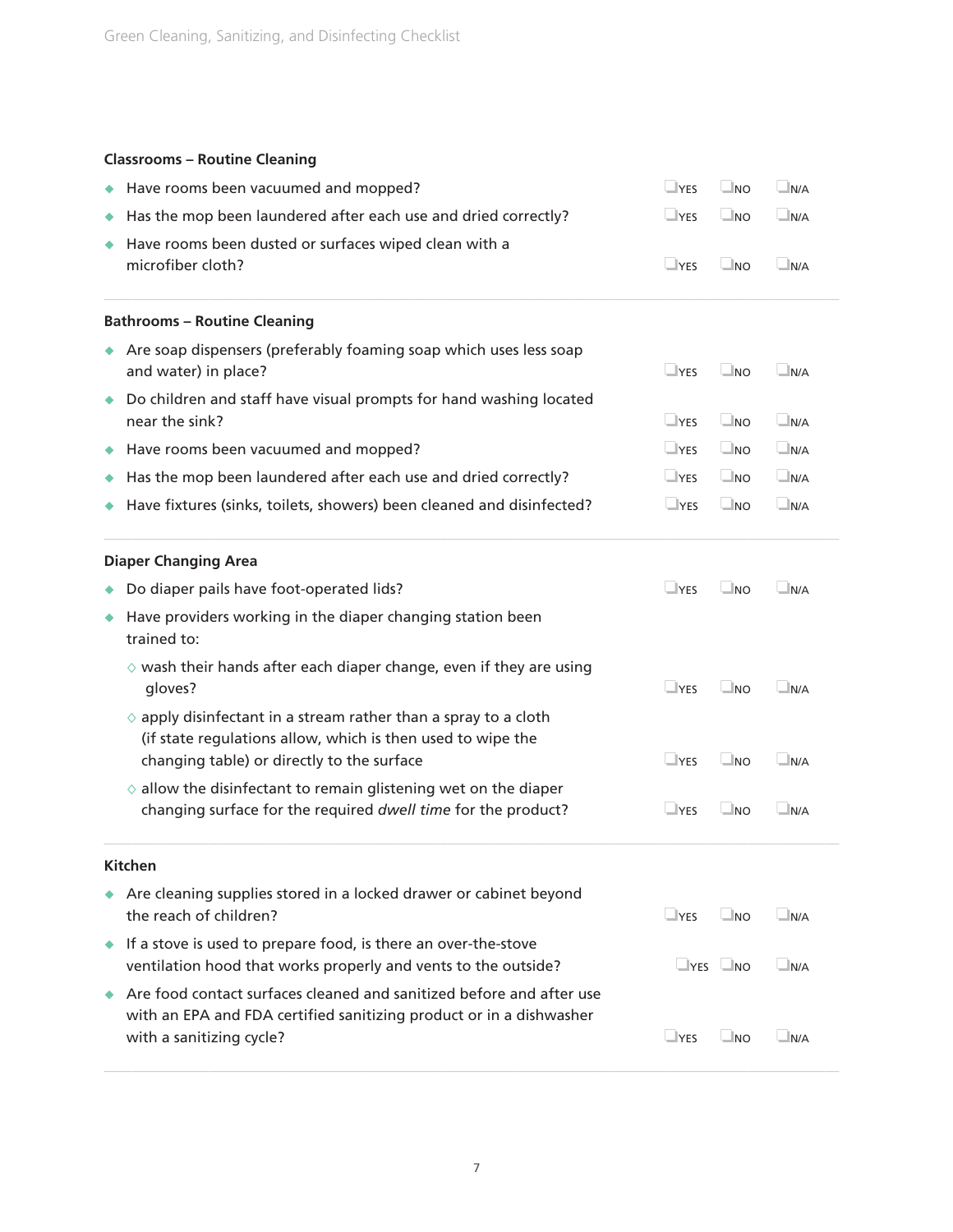## **Laundry Room**

| • If microfiber is used, is it laundered separately without fabric softener,                            |                                                 |           |     |  |
|---------------------------------------------------------------------------------------------------------|-------------------------------------------------|-----------|-----|--|
| scented dryer sheets or chlorine bleach?                                                                | $\Box$ YES                                      | $\Box$ NO | N/A |  |
| Are cleaning and laundry supplies stored in a locked drawer or<br>cabinet beyond the reach of children? | $\Box$ YES                                      | $\Box$ NO | N/A |  |
| $\bullet$ Is the door locked when children are present in the facility?                                 | $\Box$ YES                                      | $\Box$ NO | N/A |  |
|                                                                                                         |                                                 |           |     |  |
| <b>Custodial Closet or Product Storage Area</b>                                                         |                                                 |           |     |  |
|                                                                                                         | the contract of the contract of the contract of |           |     |  |

| $\bullet$ Is the closet clean and dry?                                                                           | <b>LYFS</b>  | INO.      | N/A                |
|------------------------------------------------------------------------------------------------------------------|--------------|-----------|--------------------|
| $\bullet$ If cotton or sponge mops are used (not recommended), are they hung<br>to dry and not left in a bucket? | $\Box$ YFS   | $\Box$ NO | $\blacksquare$ N/A |
| Are safety data sheets kept in this area and easily accessible?                                                  | $\sqcup$ YES | $\Box$ NO | $\blacksquare$ N/A |
| Are chemical products that are no longer used disposed of in a<br>Hazardous Waste Disposal Facility?             | <b>LYFS</b>  | INO.      | N/A                |

## **Common High Touch Areas in ECE**

 $\bullet$  doorknobs, shared keyboards, faucet handles, drinking fountains, railings, toilet levers, telephones, shared tables and chairs, light switches, toys

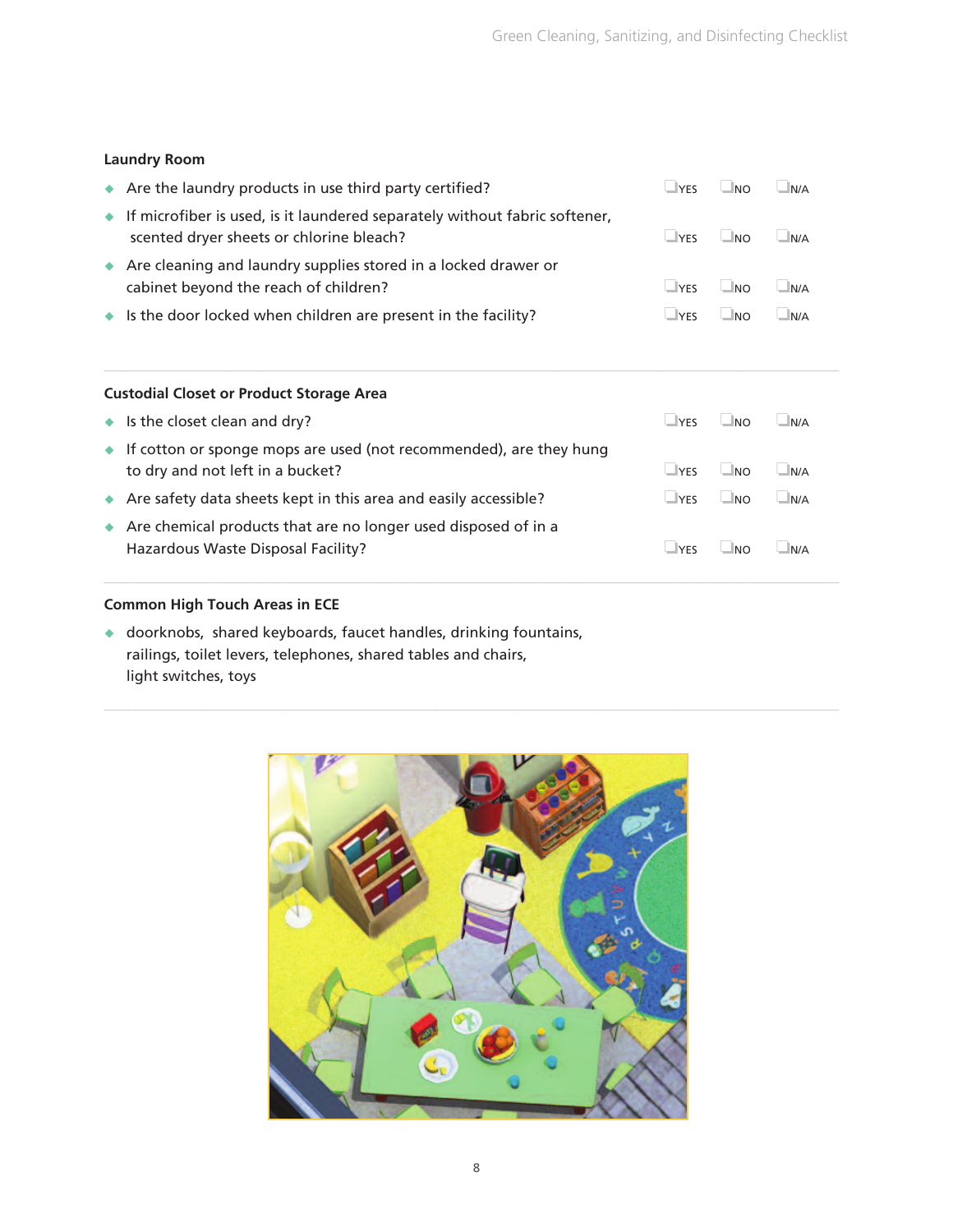# Sample Kitchen Cleaning, Sanitizing, and Disinfecting Log

**MONTH / DAY / YEAR LOG CHECKED BY**

| Area                                            | <b>Before Use</b>                                                | <b>Daily</b> | Weekly |
|-------------------------------------------------|------------------------------------------------------------------|--------------|--------|
| Countertops<br><b>Food Preparation Surfaces</b> | Clean, then Sanitize.                                            |              |        |
| <b>Eating Utensils and Dishes</b>               | Clean, then Sanitize<br>(or use sanitize cycle in a dishwasher). |              |        |
| Tables and High Chairs                          | Clean, then Sanitize<br>(or use sanitize cycle in a dishwasher.) |              |        |
| <b>Mixed Use Tables</b>                         | Clean, then Sanitize.                                            |              |        |
| Floors                                          | Clean                                                            |              |        |
| Refrigerator                                    |                                                                  |              | Clean  |

*Caring for Our Children: National Health and Safety Performance Standards,* Appendix K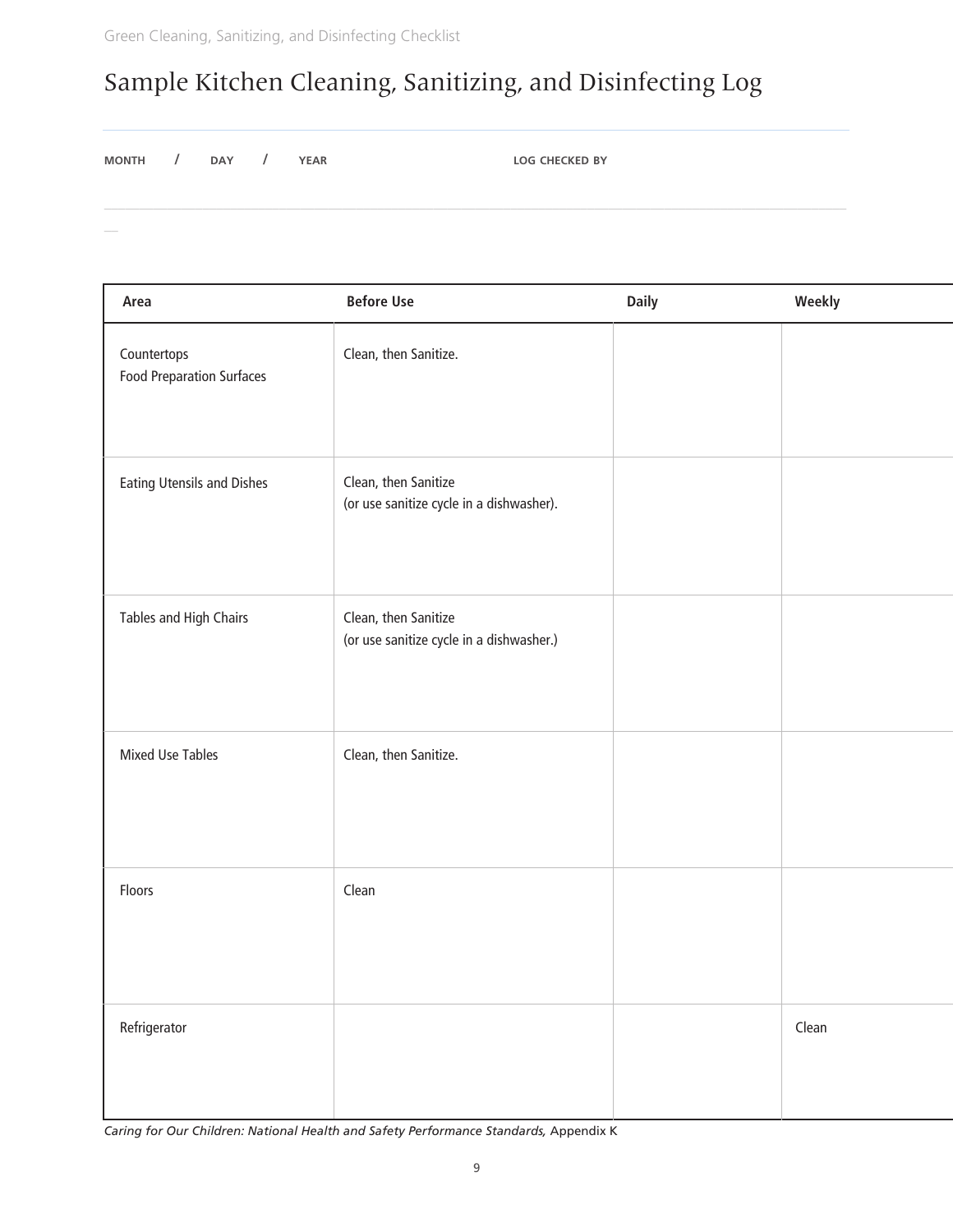**High Touch Areas Identified:**

 $\overline{a}$ 

| <b>Performed by</b> | <b>Time/Initials</b> | <b>Products Recommended</b>                                                                                                                                                                                                | <b>Products Used</b> |
|---------------------|----------------------|----------------------------------------------------------------------------------------------------------------------------------------------------------------------------------------------------------------------------|----------------------|
|                     |                      | Third-party certified cleaning product and<br>microfiber cloths, color coded for kitchen<br>use. Sanitizer safe for food-contact that is<br>EPA registered and does not have a signal<br>word such as DANGER on the label. |                      |
|                     |                      | Third-party certified cleaning product<br>Sanitizer safe for food-contact that is EPA<br>registered and does not have a signal word<br>such as DANGER on the label.                                                        |                      |
|                     |                      | Third-party certified cleaning product.<br>Sanitizer safe for food-contact that is EPA<br>registered and does not have a signal word<br>such as DANGER on the label.                                                       |                      |
|                     |                      | Third-party certified cleaning product.<br>Sanitizer safe for food contact that is EPA<br>registered and does not have a signal word<br>such as DANGER on the label (prior to<br>serving food).                            |                      |
|                     |                      | Third-party certified cleaning product with<br>microfiber mop. Disinfectant if required by<br>state regulation.                                                                                                            |                      |
|                     |                      | Third-party certified cleaning product.                                                                                                                                                                                    |                      |